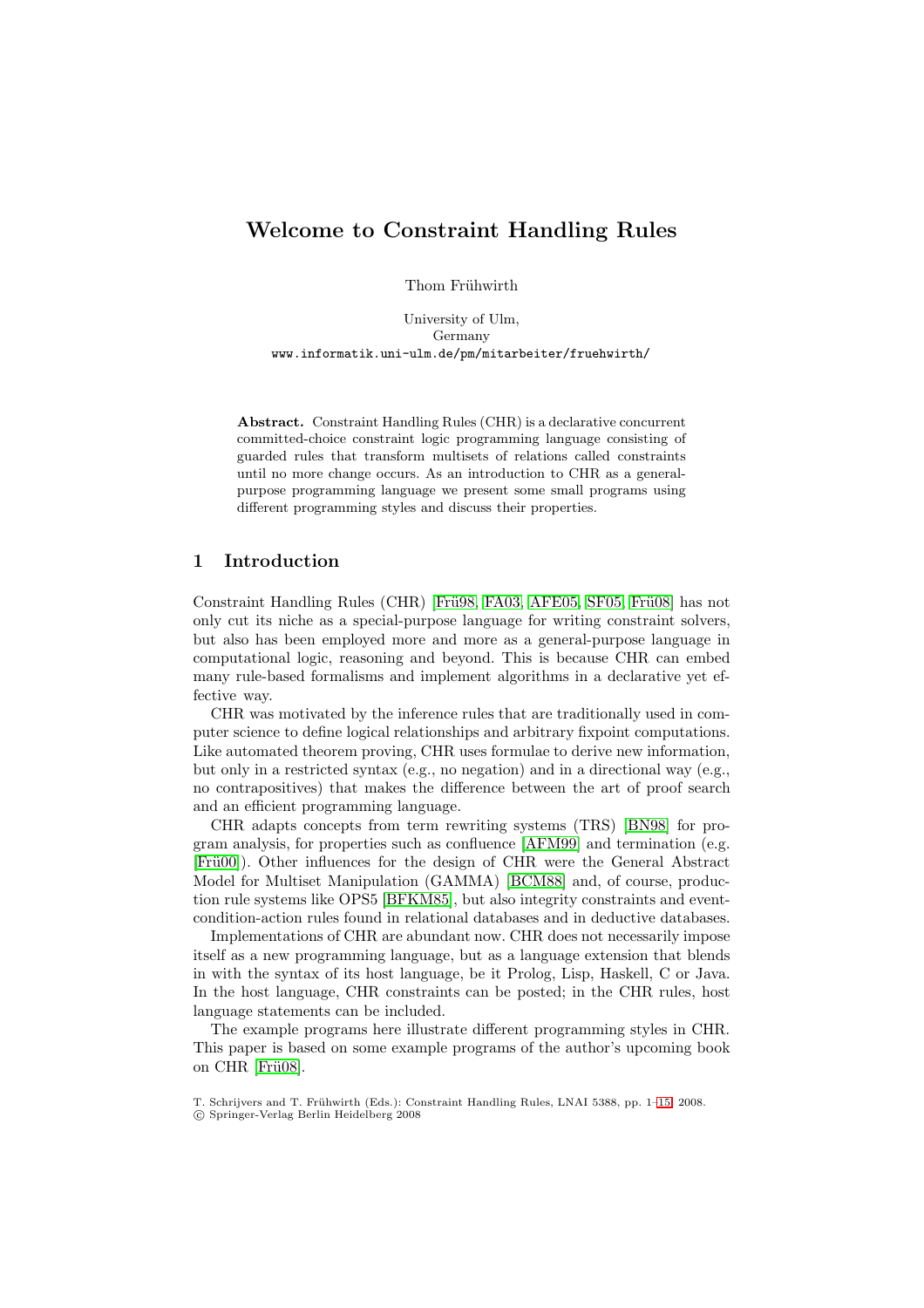## **2 Preliminaries**

A *CHR program* P is a finite set of rules consisting of constraints. (We do not discuss declarations for CHR constraints here since they are implementationspecific.) There are three kinds of rules:

```
Simplification rule: Name \mathcal{Q} \times H \Leftrightarrow G \times H[Name '0'] H ' <=>' [G '|'] B.
Propagation rule: Name \mathbb{Q} H \Rightarrow G \mid B[Name '0'] H '==>' [G '|'] B.
Simpagation rule: Name \mathcal{Q} H_1 \backslash H_2 \Leftrightarrow G \mid B[Name '0'] H1 '\' H2 '==>' [G '|'] B.
```
*Name* is an optional, unique identifier of a rule, the *(multi-)head (lhs, left hand side)* H (or  $H_1$  and  $H_2$ ) is a non-empty conjunction of CHR constraints, the optional *guard* G is a conjunction of built-in constraints, and the *body (rhs, right hand side)* B is a goal. A *goal* is a conjunction of built-in and CHR constraints. If the guard is omitted from a rule, it means the same as "*true* ".

Built-in constraints are predefined by the host language, while CHR constraints are defined by CHR rules.

Declaratively, a CHR rule logically relates head and body provided the guard is true. A simplification rule means that the head is true if and only if the body is true. A propagation rule means that the body is true if the head is true. A simpagation rule Head1  $\setminus$  Head2  $\le$  Body is logically equivalent to the simplification rule Head1, Head2 <=> Head1, Body.

Basically, rules are applied to an initial conjunction of constraints (syntactically, a goal) until exhaustion (saturation), i.e. until no more change happens. An initial goal is called *query*. The intermediate goals of a computation are stored in the so-called *(constraint) store*. A final goal (store), to which no more rule is applicable, is called *answer (constraint)* or *result (of the computation)*.

We describe here (sequential) implementations according to the *refined operational semantics* [\[DSdlBH04\]](#page-13-8) of CHR. Parallel or experimental implementations may apply the rules in different ways, but of course still respect the *standard abstract operational semantics* [\[Abd97\]](#page-13-9).

A CHR constraint is both *code* and *data*. Every time a CHR constraint is posted (added, called, executed, asserted, imposed) as part of a goal, it checks itself the applicability of the rules it appears in. Such a constraint is called (currently) *active*. One tries and applies rules in the order they are written in the program, i.e. top-down and from left to right.

An active constraint is code which is evaluated like a procedure call. If, at the moment, no rule is applicable that removes it, the active constraint becomes passive data in the constraint store. It is called *(currently) passive* (delayed, suspended, spleeping, waiting).

Passive constraints may be woken (reconsidered, resumed, re-executed) to become active code if the environment (context) changes, concretely if their arguments get more constrained. This is the case if a variable occurring in the constraint gets more constrained by a built-in constraint.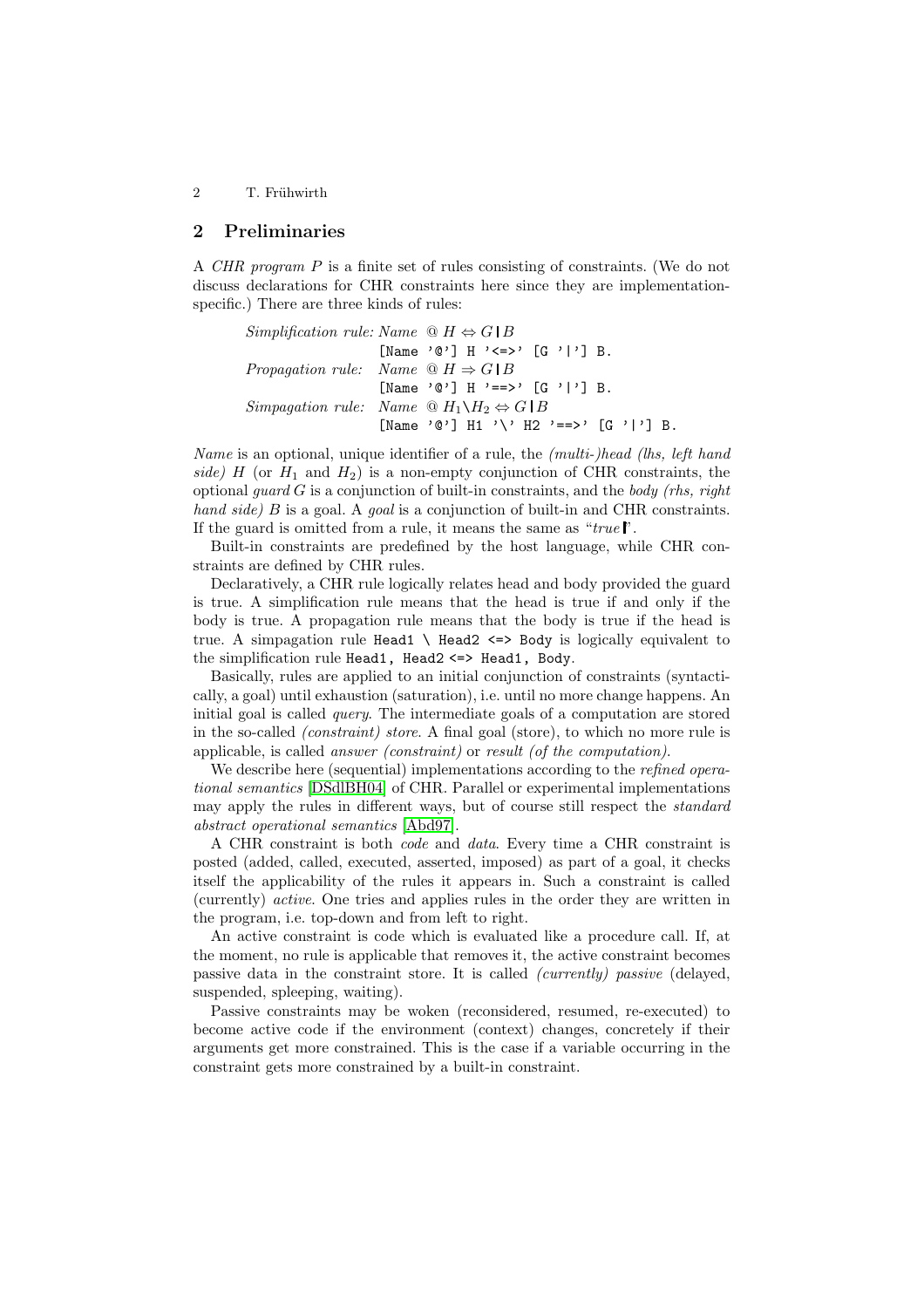There are several computational phases when a CHR rule is *tried* (for application) and finally *applied (executed, triggered)* (then it *fires*). These phases correspond to the constituents of a rule, read from left to right:

*Head Matching*. For each rule, one of its head constraints is matched against the active constraint. Matching succeeds if the constraint is an instance of the head, i.e., the head serves as a pattern. If matching succeeded and the rule has more than one head constraint, the constraint store is searched for *partner* constraints that match the other head constraints. Head constraints are searched from left to right, except that in simpagation rules, the constraints to be removed are tried before the head constraints to be kept (this is done for efficiency reasons). If the matching succeeds, the guard is checked. If there are several head constraints that match the active constraint, the rule is tried for each such matching. Otherwise the next rule is tried.

*Guard Checking*. A guard is a precondition on the applicability of a rule. The guard is basically a test that either succeeds or fails. If the guard succeeds, the rule applies, one *commits* to it and it fires. Otherwise the next rule is tried.

*Body Execution*. If the firing rule is a simplification rule, the matched constraints are removed from the store and the body of the rule is executed by executing the constraints in the body from left to right. Similarly for a firing simpagation rule, except that the constraints that matched the head part preceding  $'\}'$  are kept. If the firing rule is a propagation rule the body of the rule is executed without removing any constraints. It is remembered that the propagation rule fired, so it will not fire again with the same constraints. When the currently active constraint has not been removed, the next rule is tried. According to rule type, we say that CHR constraints matching some constraint in the head of the rule are either *kept* or *removed* constraints.

### **3 Multiset Transformation**

The following simple algorithms are similar to the ones found in other rulebased approaches, namely production rule systems and the GAMMA model of computation, but in CHR the programs are more concise.

The General Abstract Model for Multiset Manipulation (GAMMA) framework employs a *chemical metaphor*. States in a computation are chemical solutions where floating molecules interact freely according to reaction rules. Reactions can be performed in parallel provided they involve disjoint sets of molecules. This is referred to as *logical parallelism or declarative concurrency*. We can model molecules as CHR constraints.

These programs consist essentially of one constraint for representing *active data*. Pairs of such constraints are rewritten by a single simplification rule. Often, the rule can be written more compactly as a simpagation rule where one of the constraints (the catalyst) is kept and the other is removed and possibly replaced by an updated one. Optimizing CHR compilers will compile this to an efficient in-place update instead of removing and adding constraints.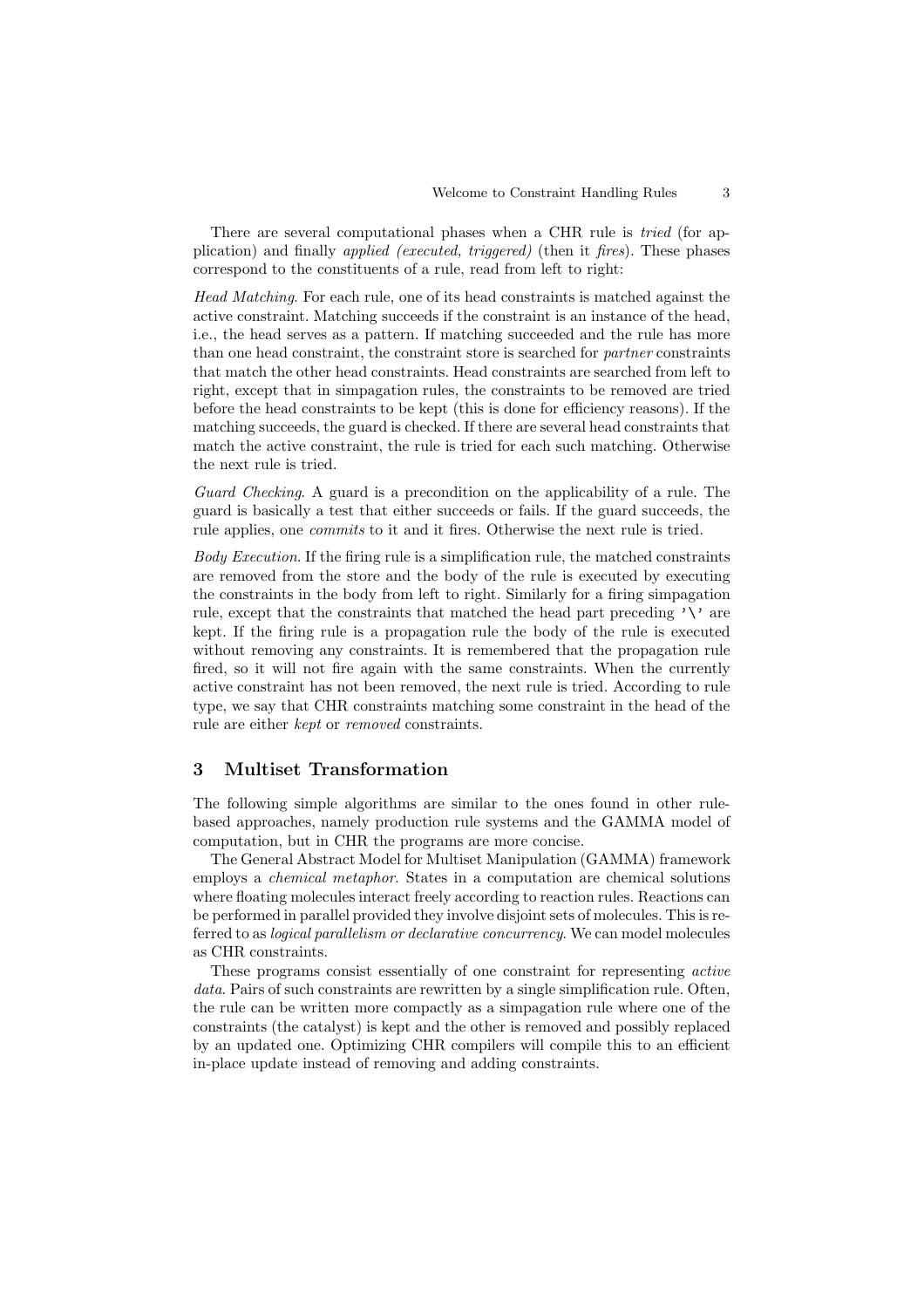#### **3.1 Minimum**

We compute the minimum of a multiset of numbers  $n_i$ , given as a computation of the query  $\min(n_1)$ ,  $\min(n_2)$ ,...,  $\min(n_k)$ . We interpret  $\min(n_i)$  to mean that the number  $n_i$  is potentially the minimum, that it is a *candidate* for the minimum value.

 $min(N)$  \  $min(M)$  <=> N=<M | true.

The simpagation rule takes two min candidates and removes the one with the larger value. It keeps going until only one, the smallest value, remains as single min constraint. The program illustrates the use of multi-headed rules instead of explicit loops or recursion for iteration over data. This keeps the code extremely compact and easy to analyse. The rule corresponds to the intuitive algorithm that when we are to find the minimum from a given a list of numbers, we just cross out larger numbers until one, the minimum, remains.

For example, this computation is possible (where constraints involved in a rule application are underlined)

```
min(1), min(0), min(2), min(1)
min(0), min(2), min(1)
min(0), min(1)
min(0)
```
*Program Properties.* We used the rule application order of the *refined semantics* of CHR implementations, where computation in a query proceeds from left to right. In the *abstract semantics*, any order of rule applications is allowed, for example also:

```
min(1), min(0), min(2), min(1)
min(1), min(0), min(1)
min(0), min(1)
min(0)
```
In the two examples above, the answer is the same. Actually, it is easy to see that the answer will always be the same, i.e. the minimum value, no matter in which order the rules are applied to which pair of constraints. We call this property *confluence*.

The rules can even be applied in *parallel* to different parts of the query.

| $min(1)$ , $min(0)$ , | $min(2)$ , $min(1)$ |  |
|-----------------------|---------------------|--|
| $min(0)$ ,            | min(1)              |  |
| min(0)                |                     |  |

Obviously we arrive at the answer in less *computation steps*.

The program is obviously terminating, because the rule removes a CHR constraint and does not introduce new ones. Therefore the number of rule applications is one less than the number of min constraints. We can apply a rule in constant time. Given any two min constraints, we can always apply the rule either in one pairing order or in the other. Therefore the complexity of this little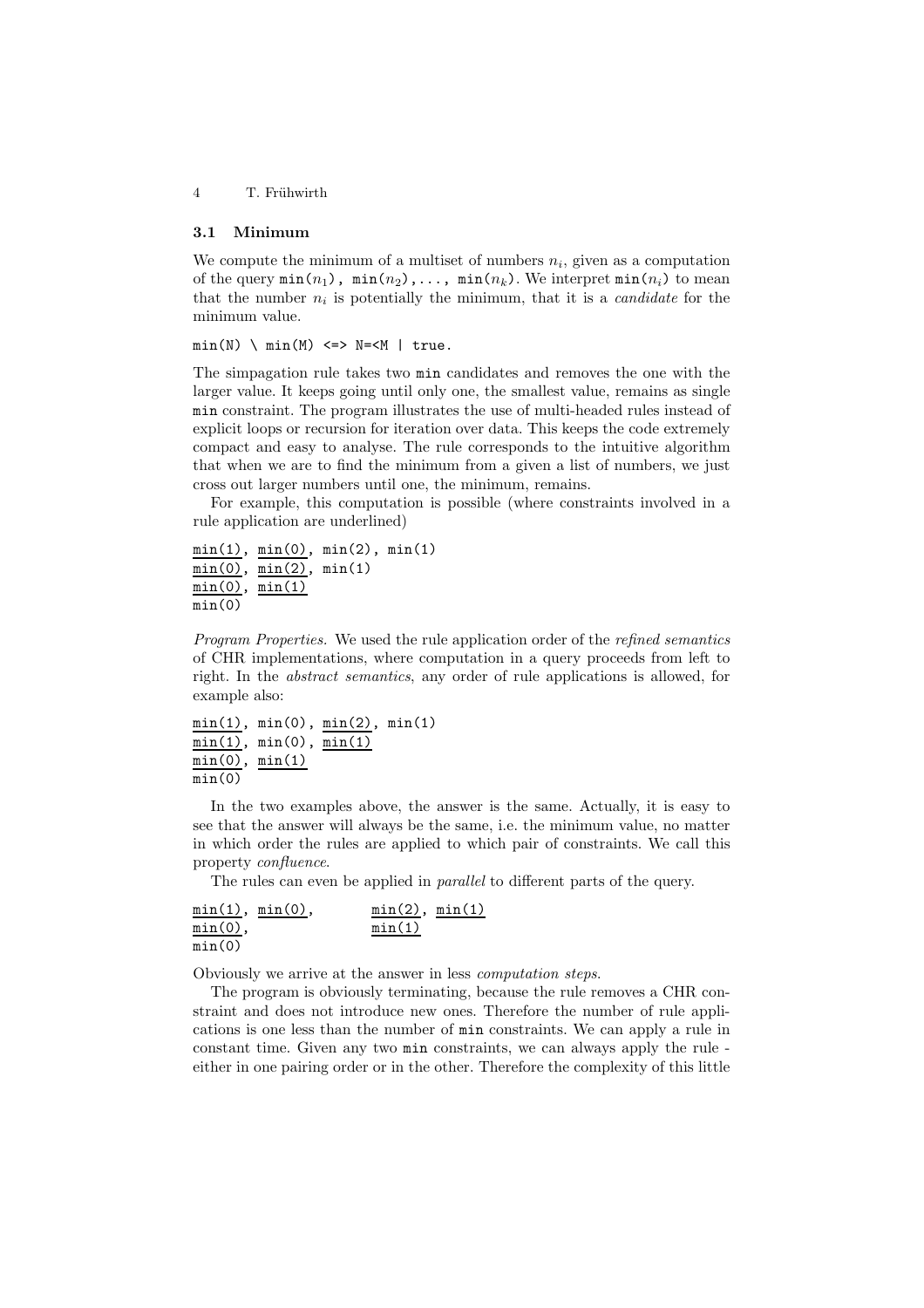program is linear in the number of min constraints, i.e. linear in the size of the initial goal.

We can also stop the computation at *any time* and observe the current store as intermediate answer. We can then continue by applying rules to this store without the need to recompute from scratch and no need to remember anything about how we arrived at the current store. If we stop again, we will observe another intermediate answer that is closer to the final answer than the one before. By closer we mean here that the store has less min constraints, i.e. less candidates for the final minimum. The intermediate answers more and more approximate the final answer. This property of a CHR program is called *anytime algorithm property*. Note that by this description, an anytime algorithm is also an *approximation algorithm*.

Now assume that while the program runs, we add a min constraint. It will eventually participate in the computation in that the rule will be applied to it. The answer will be correct, as if the newly added constraint had been there from the beginning but ignored for some time. This property of a CHR program is called *incrementality* or *online algorithm property*.

*Guard Checking.* So far we assumed that the min constraints contain given values. In that case, the guard acts as a test that compares two such values. But in general, under the *abstract standard semantics*, even though not necessarily in a given CHR implementation, the guard is made out of built-in constraints that hold if they are logically implied by the current *store*. While in current practical implementations of CHR, a guard check will give an instantion error or silently fail if unbound variables occur in it, the same guard check may succeed under the abstract semantics. For example, the query  $min(A)$ ,  $min(B)$ ,  $A=$ will reduce to  $min(A)$ , A=<B, because we know that A=<B and that is exactly what the guard asks for. Similarily, the query  $min(A)$ ,  $min(B)$ ,  $A < B$  will reduce to  $min(A)$ , A<B. Finally, the query  $min(A)$ ,  $min(A)$  will reduce to  $min(A)$ . But the query  $min(A)$ ,  $min(B)$  will not proceed, because we know nothing about the relationship of the unknown values A and B.

Now consider what happens if we modify the program in that we strenghten the guard. If we replace N=<M by N<M, *multiple occurrences* (*duplicates*) of the final minimum constraint will no longer be removed. If we replace  $N = \leq M$  by  $N = M$ , we will just remove duplicates. Both rules taken together have the same behavior as our initial rule, provided we work with known values.

```
min(N) \ min(M) <=> N<M | true.
min(N) \ min(M) <=> N=M | true.
```
If values are only partially known, it turns out the the two rules are weaker than the single initial rule. Consider the previous examples. Most of them still work, but the query  $min(A)$ ,  $min(B)$ ,  $A= will not reduce at all, because the$ built-in constraint  $A = \langle B \rangle$  is too weak to imply one of the guards of the two rules, A<B or A=B. We say that these two programs are not *operationally equivalent*, even though logically, they are. (The logical reading of rules as formulae is their declarative semantics [\[Abd97\]](#page-13-9).)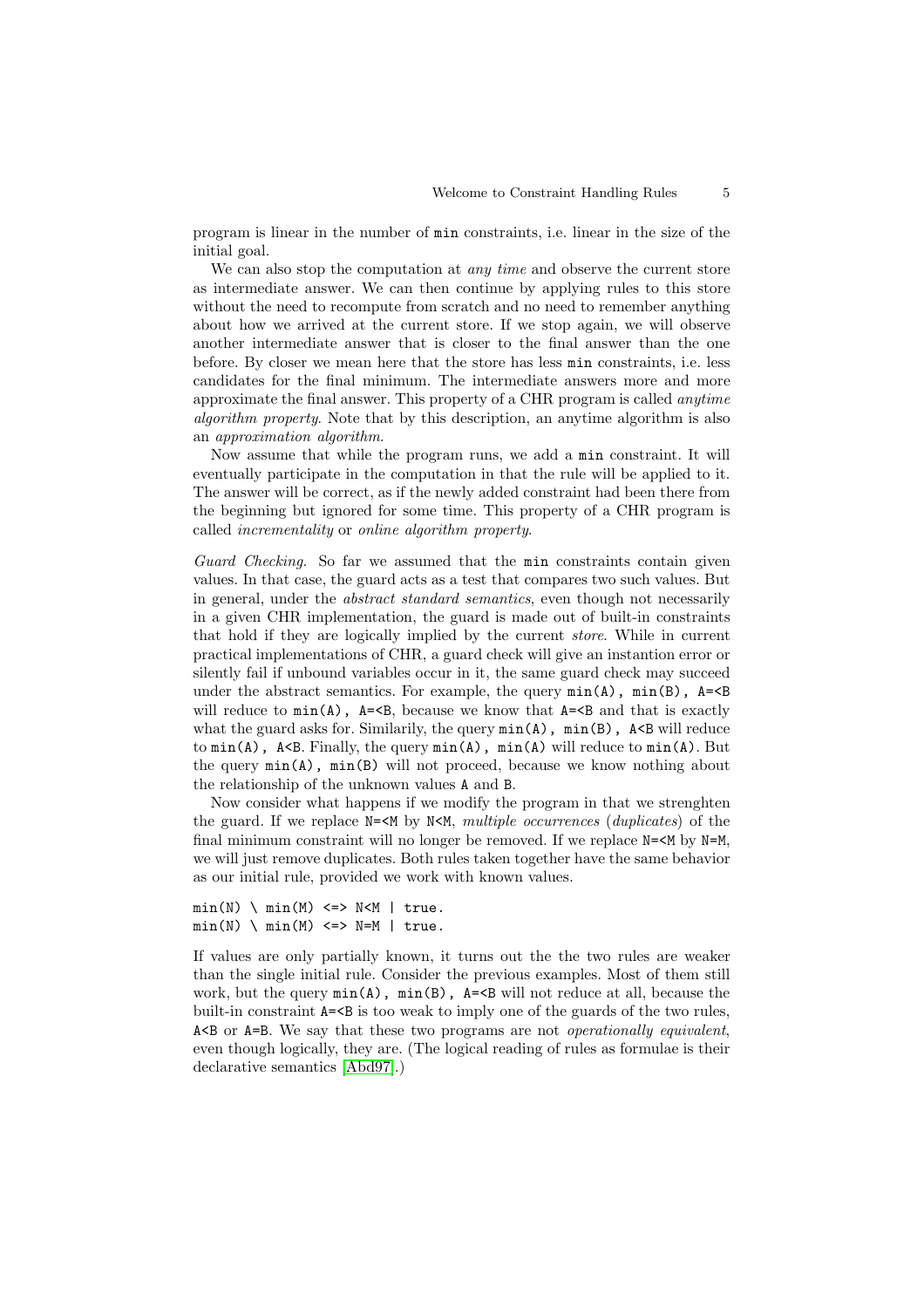*Variations.* If we want to use this rule for minimum in a larger program, we may be faced with some pragmatical issues. We may want to compute several minima from different sources and need to dinstinguish them. It suffices to add an identifier to the min constraint and modify the minimum rule so that it refers only to constraints with the same identifier:

 $min(Id.N) \setminus min(Id.M) \iff N=\times M$  | true.

In general, this technique of adding an explicit identifier to each constraint can be used to localize computations, i.e. to implement *local constraint stores*.

### **3.2 Prime Numbers Sieve of Erastosthenes**

We implement the algorithm known as Sieve of Erastosthenes, but without any particular sifting order. Given some numbers, the rule just removes multiples of each of the numbers.

sift  $\mathbb Q$  prime(I)  $\setminus$  prime(J)  $\leq$  > J mod I =:= 0 | true.

We give the rule a conjunction of prime number candidates consisting of all numbers from 2 up to N, i.e., prime(2), prime(3), prime(4), ... prime(N). The candidates react with each other such that each number absorbs multiples of itself. When we give it all integers up to a given bound starting from 2, all composite numbers will be removed after exhaustive application of the rule, so that only prime numbers remain.

For example, this computation is possible

```
prime(7), prime(6), prime(5), prime(4), prime(3), prime(2)
prime(7), \overline{prime(5)}, prime(4), prime(3), \overline{prime(2)}prime(7), prime(5), \overline{prime(3)}, prime(2)
```
The sift rule is similar to the one for minimum in that it compares two numbers and removes one of them. But unlike minimum, the rule is not applicable to arbitrary pairs of prime number candidates.

As before, the program has the desirable properties that are typical for CHR. For example, the rule is obviously terminating, since it removes constraints without adding new ones.

*Generating Numbers.* To generate the prime number candidates, we may use an auxiliary CHR constraint  $upto<sup>1</sup>$  $upto<sup>1</sup>$  $upto<sup>1</sup>$ :

upto $(1)$   $\iff$  true. upto(N)  $\le$  > N>1 | prime(N), upto(N-1).

To the same effect, we can use the prime constraint itself.

 $prime(N) == > N>2$  |  $prime(N-1)$ .

Of course, this rule must come before the sift rule. Otherwise a prime number candidate may be removed before generating its predecessors.

<span id="page-5-0"></span><sup>1</sup> For readability, we use arithmetic expressions like N-1 in arguments, while in Prolog, one may explicitely have to compute the result using is/2.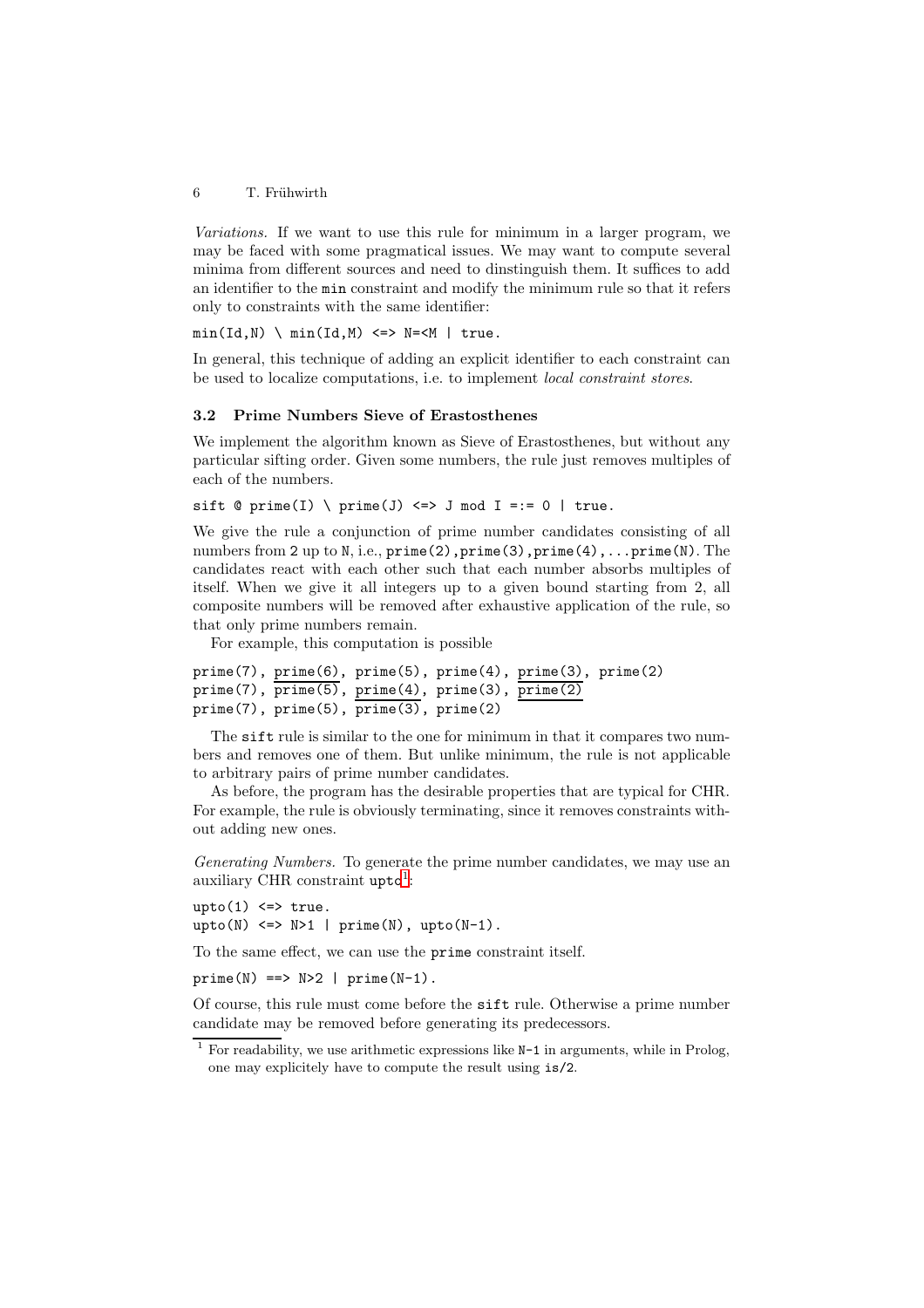Both rule variants generate the prime candidates in descending order. Increasing order is preferable, because smaller prime candidates increase the chance that the sift rule is applicable. We can easily fix upto by exchanging the recursive call with the generation of the prime:

upto(N)  $\le$  > N>1 | upto(N-1), prime(N).

We cannot fix the variation using prime itself this way.

*Primes Sieve in CHR for Java.* The following code implements the three rules for primes in JCK, the first CHR implementation in Java. The syntax of CHR rules was chosen to be similar to that of the host language Java. For example, guards are not written between head and body of a rule, but as if expressions before the head. The rule name comes last. This illustrates that the concrete syntax of CHR is not fixed, but rather can be adapted to the host language.

handler primes { class java.lang.Integer; class IntUtil;

```
constraint prime(java.lang.Integer);
constraint upto(java.lang.Integer);
rules { variable java.lang.Integer N, M, I, J;
      \{upto(1)\} \iff \{true\};
      if (IntUtil.get(N,1)) {upto(N)} < \Rightarrow{M=IntUtil.dec(N) && prime(N) && upto(M)};
      if (IntUtil.modNull(J,I)){prime(I) &\& prime(J)} <=>
                                                         {true} sift;
      }
}
```
A more recent implementation of CHR in Java, the K.U.Leuven JCHR system, uses the more traditional Prolog-style concrete syntax of CHR, which eases porting of code between Prolog and Java CHR systems.

```
handler primes {
```

```
constraint upto(int);
    constraint prime(int);
rules { variable int N, I, J;
      upto(1) \leq \geq true.
      upto(N) <=> IntUtil.gt(N,1)|prime(N), upto(intUtil.dec(N)).
      sift @ prime(I) \rightarrow prime(J) \leftarrow intUtil.modZero(J,I) | true.
      }
}
```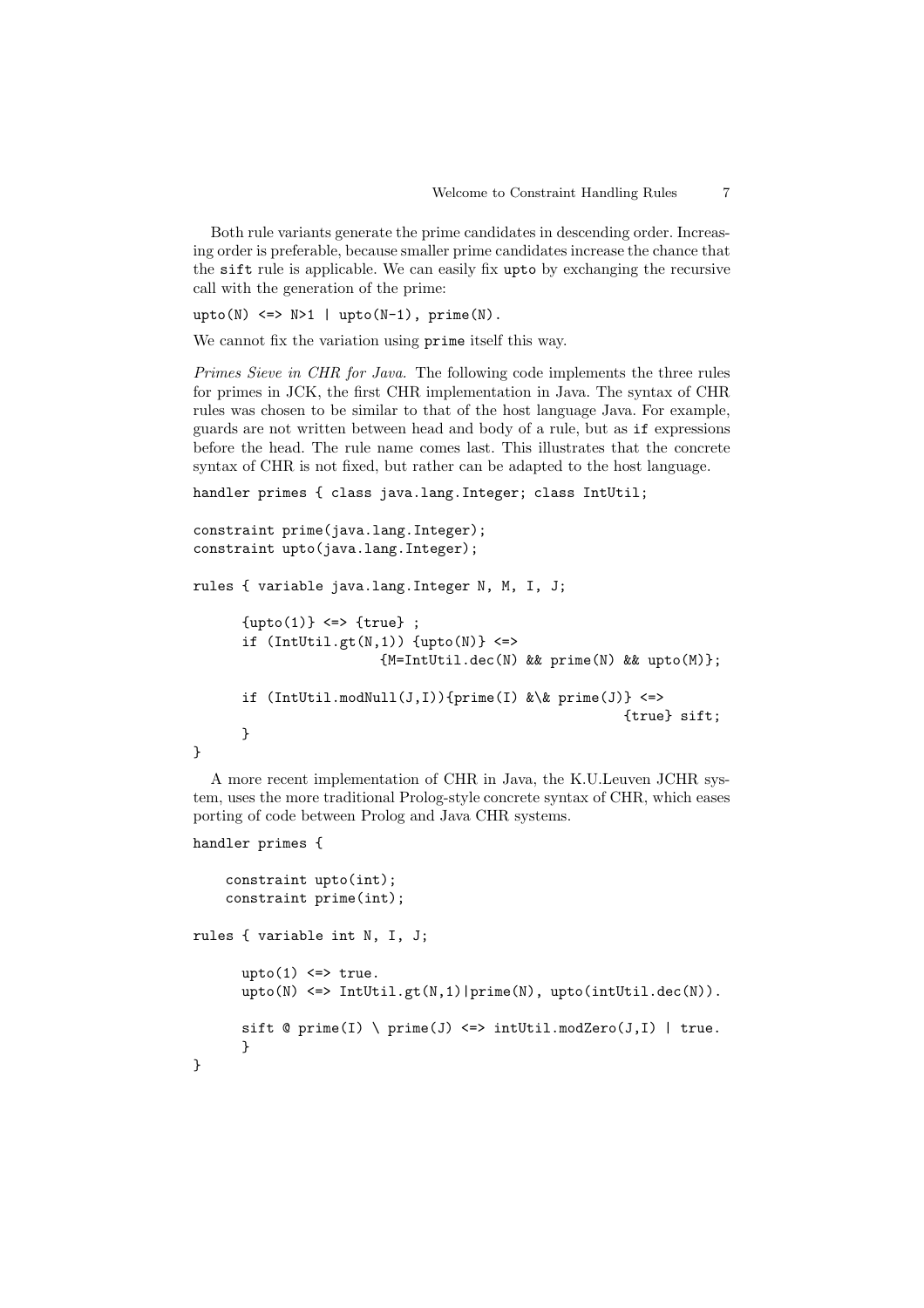## **4 Procedural Algorithms**

We now employ a more tradional style of programming, where constraints are relations that resemble procedures as they are used in imperative programming languages. Results of a computation are not returned as constraints, but as values of variables that are bound. As we will already see with our first example of Fibonacci numbers, CHR supports different programming styles and it is easy to change between them.

### **4.1 Fibonacci**

The *n*-th Fibonacci number is defined inductively as follows:

$$
fib(0) = fib(1) = 1; fib(n) = fib(n-1) + fib(n-2) \text{ if } n \ge 2
$$

When we implement this definition in CHR, we translate the functional notation of  $fib$  into relational notation, and the equivalence becomes a simplification rule.

*Top-Down Evaluation.* The CHR constraint fib(N,M) holds if the N-th Fibonacci number is M.

```
f0 @ fib(0, M) <=> M=1.
f1 @ fib(1,N) <=> M=1.
fn @ fib(N,M) <=> N>=2 | fib(N-1,M1), fib(N-2,M2), M is M1+M2.
```
The three rules are a direct translation of the definition. For example, the query  $\mathtt{fib}(8,\mathtt{A})$  yields  $\mathtt{A=89},$  the query  $\mathtt{fib}(12,233)$  succeeds, the query  $\mathtt{fib}(11,233)$ fails, the query fib(N,233) delays.

As is well known, such a direct implementation has exponential time complexity because of the double recursion that recomputes the same Fibonacci numbers over and over again in different parts of the recursions.

*Tabling and Memorization.* We would like to store the results of Fibonacci numbers that we already have computed and look them up to avoid computing the same Fibonacci number several times. Since CHR constraints are both *operations and data*, it is easy to change the rules accordingly. We just have to turn the three simplification rules into propagation rules, so that the left hand side constraints are kept. In this way the result of the computation will be kept in the constraint store as data.

The rule for the look-up of already computed Fibonacci numbers has to come first, so that it is applied before we compute in the usual way using the expensive recursive definition.

mem  $\&$  fib(N,M1) \ fib(N,M2) <=> M1=M2.

```
f0 @ fib(0, M) == M=1.
f1 @ fib(1, M) ==> M=1.
fn \circ fib(N,M) ==> N>=2 | fib(N-1,M1), fib(N-2,M2), M is M1+M2.
```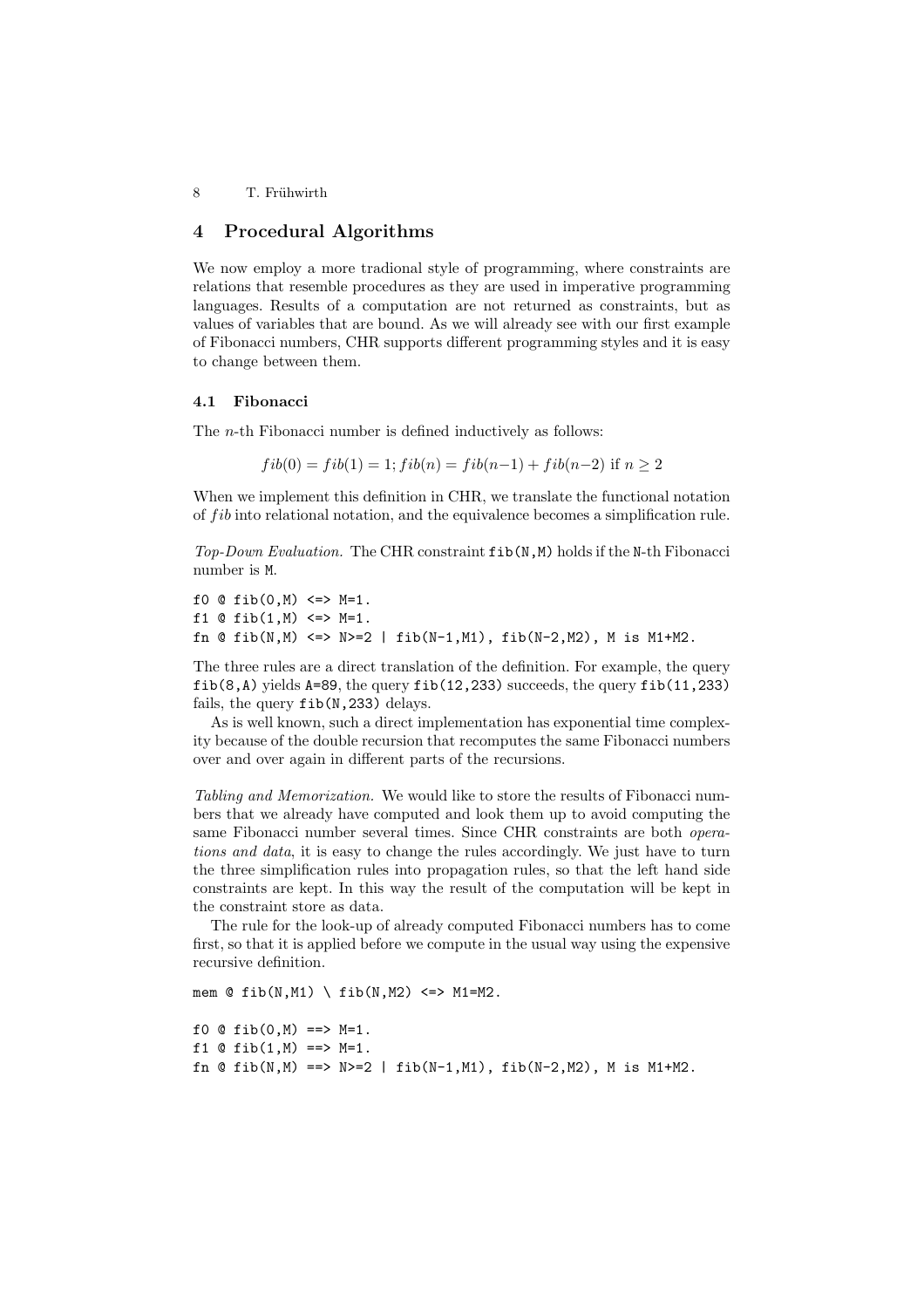The rule mem for look-up enforces the functional dependency between input and output of the Fibonacci relation, in other words it uses the fact the fib defines a function. The query fib(8,A) now returns *all* Fibonacci numbers up to 8: fib1(0,1), fib1(1,1), fib1(2,2), ..., fib1(7,21), fib1(8,34).

The effect of memorization is dramatic: while the original rules have exponential complexity, the new version has only linear complexity, because each Fibonacci number is only computed once. When executed from left to right, the second recursive call is just a lookup using the mem rule. Actually, the mem rule does more than just looking up computed results, it in effect merges two computations that must have the same result into one, even if both computations are still ongoing. To see this, consider a query  $fib(N,A)$  with  $N>=2$ , where the N-th Fibonacci number is computed for the first time. The constraint  $fib(N,A)$  will thus try the mem rule in vain and finally the recursive rule fn will apply. Since it is a propagation rule, the constraint fib(N,A) will not be removed.

If the N-th Fibonacci number is called again, say with  $fib(N,B)$ , then the constraint fib(N,B) will try the mem rule, and there it will first try to match the constraint to the right of \ under the refined semantics. This succeeds and the old  $fib(N,A)$  is found as a *partner constraint*. The rule applies, the new  $fib(N,B)$ will be removed and instead the variables for the result will be equated using  $A=B$ .

*Bottom-Up Evaluation.* Another way of computing the Fibonacci numbers efficiently is by using only data and compute larger numbers from smaller ones. Basically, the idea is to reverse head and body of the rules.

#### fn @ fib(N1,M1), fib(N2,M2) ==> N2=:=N1+1 | fib(N2+1,M1+M2).

Since reversing the rules f0 and f1 gives ill-formed CHR rules (they do not have a head), we added the first two Fibonacci numbers in the query,  $fib(0,1)$ ,  $fib(1,1)$ . Of course, the resulting computation is infinite, and in order to observe the results, we have to add a rule in front such as:

 $fib(N,M) ==> write(fib(N,M)).$ 

Note that if we are only interested in the Fibonacci numbers, we could drop the first arguments of fib.

The computation can be made finite by introducing an upper bound Max. The query fib upto(Max) will produce all Fibonacci numbers up to Max. The constraint fib upto(Max) is also used to introduce the first two Fibonacci numbers.

```
f01@ fib_upto(Max) ==> fib(0,1), fib(1,1).
fn @fib_upto(Max), fib(M1,M1), fib(M2,M2) = >
                         Max>N2, N2=:=N1+1 | fib(N2+1,M1+M2).
```
A version that is faster than any discussed so far can be achieved with a tiny change in the previous program: we turn the propagation rule into a simpagation rule that only keeps the (last) two Fibonacci numbers (we do not need more information to compute the next one).

fn @ fib\_upto(Max), fib(N2,M2) \ fib(N1,M1) <=> Max>N2, N2=:=N1+1 | fib(N2+1,M1+M2).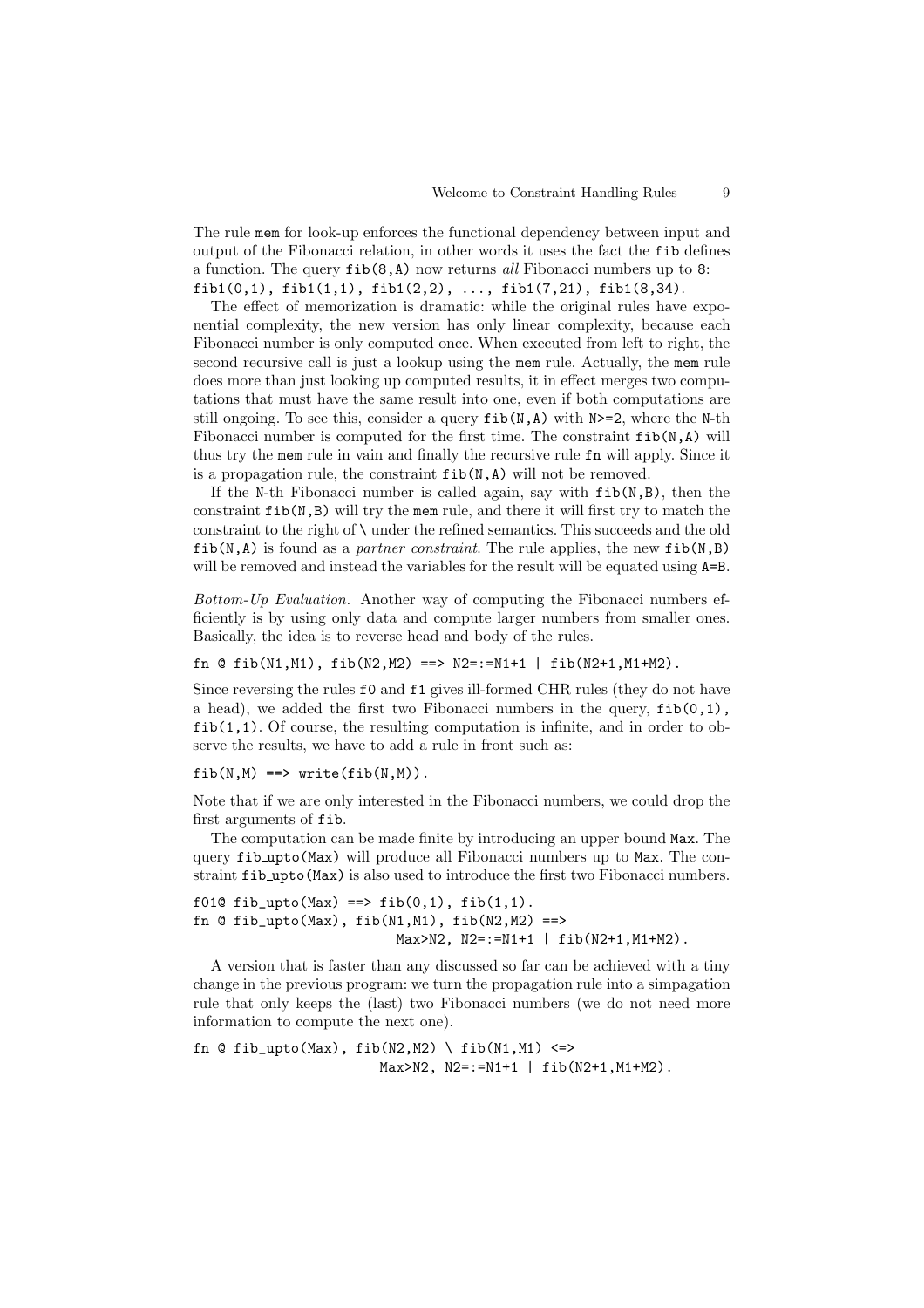We have exchanged the order of the two fib constraints in the head so that the simpagation rule removes the smaller Fibonacci number.

*Procedural Style Version.* Since we now keep only the two last Fibonacci numbers, we can merge the three constraints of the head of the fn rule into one constraint, and the same for the three constraints that will be present after the rule has been applied (the two kept constraints from the head and the new one from the body). The resulting code is the most efficient:

```
f010 fib_upto(Max) <=> fib(Max, 1, 1, 1).
fn \theta fib(Max, N, M1, M2) <=> Max>N | fib(Max, N+1, M2, M1+M2).
```
#### **4.2 Newton's Method for Square Roots**

Newton iteration is an approximation method for the value of polynomial expressions relying on derivates. We would like to compute the square root. As can be computed by Newton's method, the approximations for square roots are related by the formula  $G_{i+1} = (G_i + X/G_i)/2$ .

Since CHR programs already implement anytime, i.e. approximation algorithms, the implementation in CHR is straightforward. We assume that the answer is returned as a CHR constraint.  $\text{sqrt}(X, G)$  means that the square root of X is approximated by G. This rule computes the next approximation.

 $sqrt(X,G) \iff abs(G*G/X-1) > 0 \mid sqrt(X,(G*X/G)/2)$ .

The query is just sqrt(GivenNumber,Guess). Both numbers must be positive, and if no guess is known, we may take 1. The guard stops its application if the approximation is exact. Since this is unlikely in practice when floating point numbers are used and also to improve efficiency by avoiding iterations, we replace 0 in the guard by a sufficiently small positive number  $\epsilon$ .

Since the quality of approximation is often in the eye of the beholder, we may implement a more interesting, *demand-driven* version of the algorithm. An approximation step is performed *lazily*, only on demand, which is expressed by the constraint improve(Expression).

```
improve(sqrt(X)), sqrt(X,G) \iff sqrt(X,(G+X/G)/2).
```
Of course the constraint improve can be extended with a counter or combined with a check for the quality of the approximation.

## **5 Graph-Based Algorithms**

## **5.1 Transitive Closure**

*Transitive closure* is an essential operation that occurs in many algorithms, e.g. for graphs, in automated reasoning and inside constraint solvers. The transitive closure  $R^+$  of a binary relation R is the smallest transitive relation that contains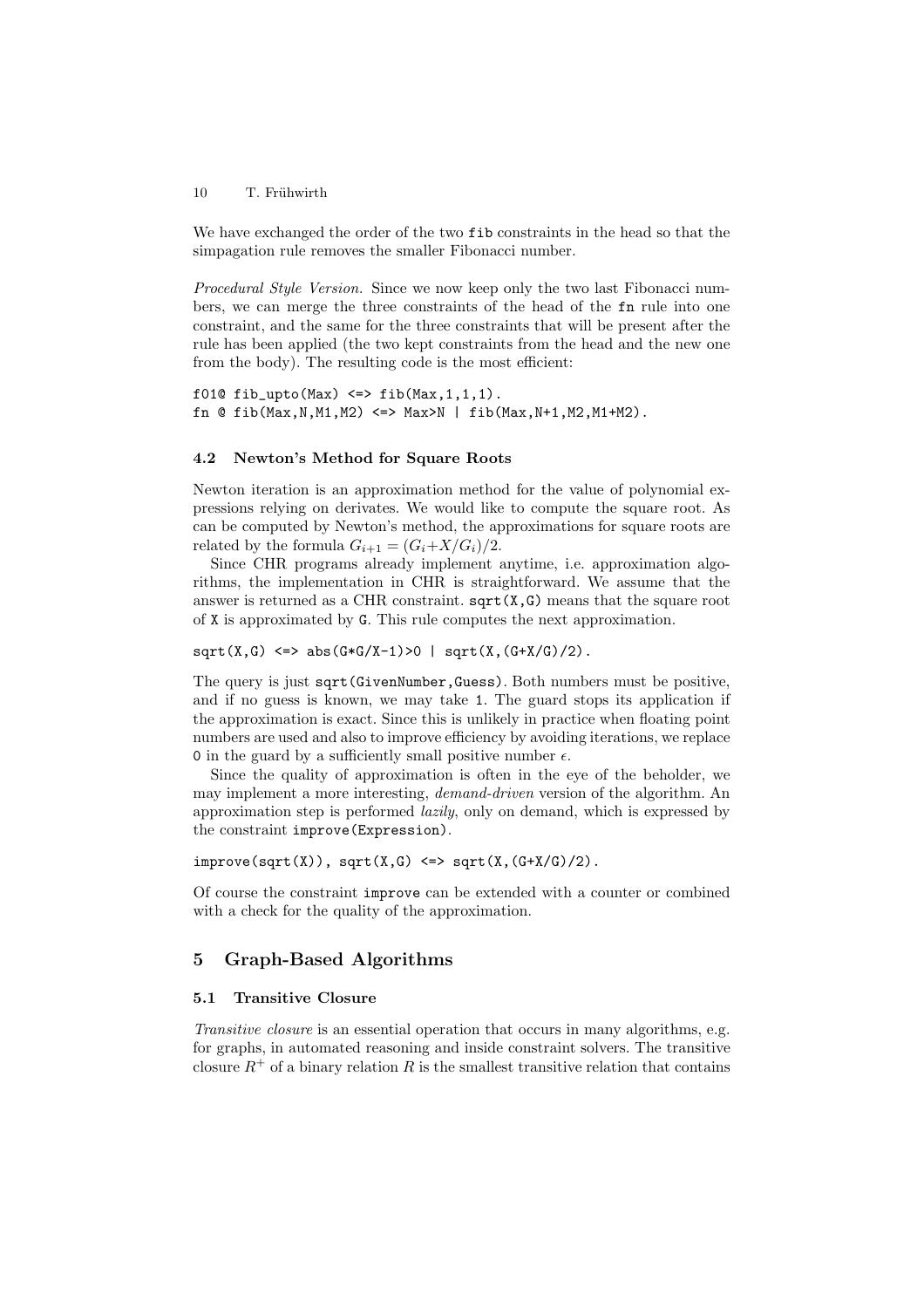R. The relation  $xR^+y$  holds iff there exists a finite sequence of elements  $x_i$  such that  $xRx_1, x_1Rx_2, \ldots, x_{n-1}Rx_n, x_nRy$  holds.

For example, if R is the parent relation, then its transitive closure  $R^+$  is the ancestor relation. If  $R$  is the relation of cities connected by direct trains, then its transitive closure also contains cities reachable by changing trains.

We can depict the relation R as a *directed graph*, where there is a *directed edge (arc)* from node (vertex) x to node y iff  $xRy$  holds. The transitive closure then corresponds to all paths in the graph. The *length of the path* is the number of edges in the path.

We implement the relation  $xRy$  as edge constraint  $e(X,Y)$  and its transitive closure  $xR^+y$  as path constraint  $p(X,Y)$ .

 $e(X,Y) \implies p(X,Y)$ .  $e(X,Y)$ ,  $p(Y,Z) == p(X,Z)$ .

The implementation in CHR uses two propagation rules that compute the transitive closure *bottom-up*. In the first rule, for each edge, a corresponding path is added. The rule reads: If there is an edge from X to Y then there is also a path from X to Y. The second rule extends an existing path with an edge in front. It reads: If there is an edge from X to Y and a path from Y to Z then there is also a path from X to Z.

For example, the query  $e(1,2)$ ,  $e(2,3)$ ,  $e(2,4)$  adds the path constraints  $p(1,4)$ ,  $p(2,4)$ ,  $p(1,3)$ ,  $p(2,3)$ ,  $p(1,2)$ . Query  $e(1,2)$ ,  $e(2,3)$ ,  $e(1,3)$  will compute p(1,3) *twice*, because there are two ways to go from node 1 to node 3, directly or via node 2.

*Termination.* The program does not terminate with a cyclic graph. Consider the query  $e(1,1)$ , where infinitely many paths  $p(1,1)$  are generated by the second propagation rule. There are various compiler optimizations and options that avoid the repeated generation of the same constraint in this context, but here we are interested in a source-level solution that works in any implementation that follows the *refined semantics*.

*Duplicate Removal.* Termination can be restored easily by removing *duplicate* path constraints before they can be used. In other words, we would like to enforce a *set-based semantics* for path constraints. This is ensures termination, since in a given finite graph, there can only be a finite number of different paths. This *simpagation rule* removes duplicates:

 $p(X,Y) \setminus p(X,Y) \iff true.$ 

The rule must come first in the program.

*Single-Source Paths.* We may specialize the transitive closure rules so that only paths that reach a given single target node are computed. We simply add the target node as a constraint:

 $target(Y), e(X,Y) == > p(X,Y).$  $target(Z), e(X,Y), p(Y,Z) == p(X,Z).$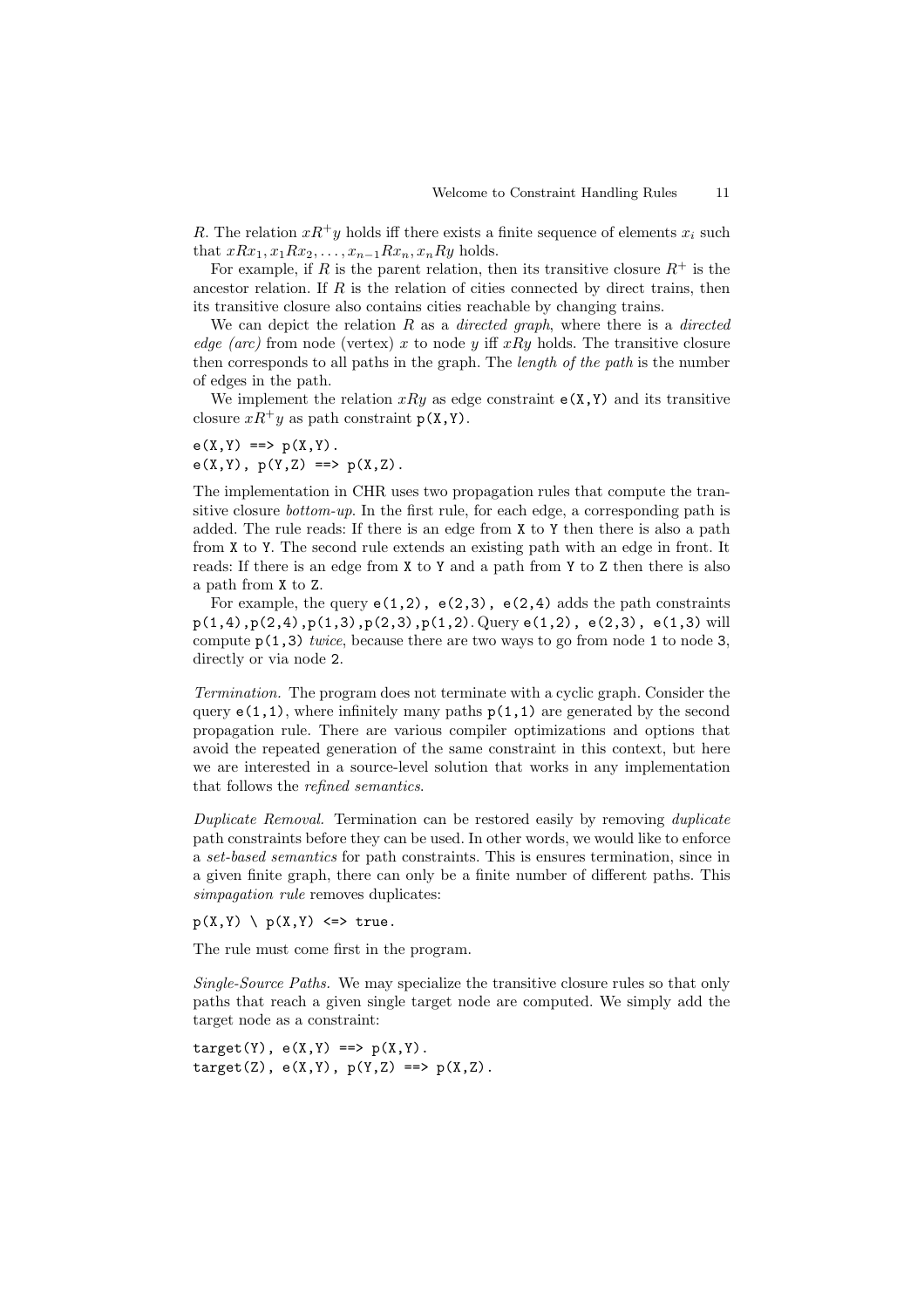However, this does not work if we want to fix the source node in the same way:

 $source(X), e(X,Y) \implies p(X,Y)$ . source(X), e(X,Y),  $p(Y,Z) == p(X,Z)$ .

The reason is that in the second rule we need a path from Y to Z to be extended, but we only produce paths starting in X. If we exchange the edge and path constraints in the second rule so that we add an edge at the end of an existing path, then we can add a restriction to a source node as simply as before:

 $source(X), e(X,Y) \implies p(X,Y).$ source(X),  $p(X,Y)$ ,  $e(Y,Z) == p(X,Z)$ .

*Shortest Path Lengths.* Let us add an argument to the path constraint that holds the length of the path. When we adapt the duplicate removal rule, we keep the shorter path. This also ensures termination. The path propagated from an edge has length 1. A path of length n extended by an edge has length  $n + 1$ .

 $p(X,Y,N) \setminus p(X,Y,M) \iff N=\times M \mid true.$  $e(X,Y) \implies p(X,Y,1)$ .  $e(X,Y), p(Y,Z,N) \implies p(X,Z,N+1).$ 

For example, the query  $e(X,X)$  reduces to  $p(X,X,1)$ . For the query  $e(X,Y)$ ,  $e(Y, Z)$ ,  $e(X, Z)$ , the answer is

e(X,Y), e(Y,Z), e(X,Z), p(X,Z,1), p(Y,Z,1), p(X,Y,1).

These rules can be easily generalized to compute shortest distances: replace 1 by the additional distance D given in the edge constraint e:

 $p(X,Y,N) \setminus p(X,Y,M) \iff N=\times M \mid true.$  $e(X, Y, D) \implies p(X, Y, D)$ .  $e(X,Y,D)$ ,  $p(Y,Z,N) == > p(X,Z,N+D)$ .

#### **5.2 Ordered Merging and Sorting**

We use a binary CHR constraint written in infix notation,  $A \rightarrow B$ , to represent a *directed edge (arc)* from node A to node B. We use a *chain* of such arcs to represent a sequence of values that are stored in the nodes, e.g.  $0 \rightarrow 2$ ,  $2 \rightarrow 5$ .

*Ordered Merging.* We assume ordered chains with nodes in ascending order. So A-->B means that A=<B. We also say that B is the *immediate successor* of A.

The following one-rule program performs an ordered merge of two chains by zipping them together, provided they start with the same (smallest) node.

A  $\rightarrow$  B \ A  $\rightarrow$  C  $\leftarrow$  A  $\leftarrow$  A A  $\leftarrow$  A A  $\leftarrow$  A  $\leftarrow$  B  $\leftarrow$  A  $\leftarrow$  B  $\leftarrow$  B  $\leftarrow$  A  $\leftarrow$  B.

Consider two arcs to which the rule applies. For example, consider the query 0-->2, 0-->5. It will result in  $0$ -->2, 2-->5 after one rule application. Basically we add the arc  $B \rightarrow \infty$  to represent  $B \leq C$ . Thus the arc  $A \rightarrow \infty$  now becomes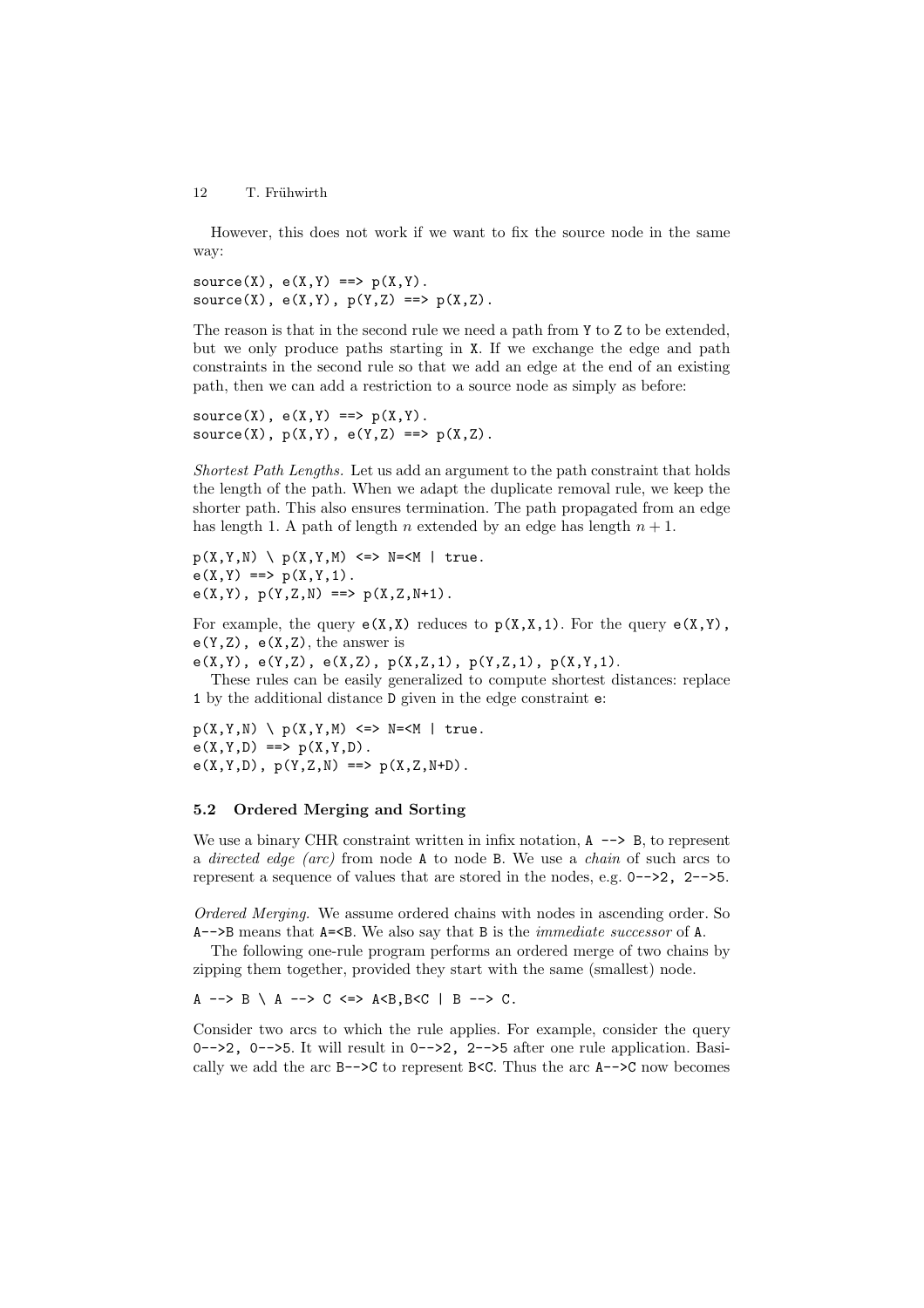redundant due to transitivity and is removed. This rule in a sense undoes *transitive closure*. It flattens out a *branch* in a graph.

The code basically works like a zipper. In the rule, A denotes the current position where there is a branch. During computation, all nodes up to A have already been merged, now the successors of A in the two chains are examined. The arc from A to B, the smaller of the two successor nodes of A, is kept, since B must be the immediate successor of A. The second arc is replaced by an arc from B to C. If the first chain is not finished yet, the new branch will be at B now. The rule applies again and again until there is no more branch left by using up at least one chain. (The chains can have different length.)

For example, the query  $0 \rightarrow 2$ ,  $2 \rightarrow 5$ ,  $0 \rightarrow 3$ ,  $3 \rightarrow 7$  will produce the answer  $0 \rightarrow 2$ ,  $2 \rightarrow 3$ ,  $3 \rightarrow 5$ ,  $5 \rightarrow 7$ . (Note that the constraints in the answer may not necessarily be sorted in that way.)

*Termination and Correctness.* Applying the rule will not change the number of arcs and the set of involved nodes, i.e. values. The nodes on the right of an arc will not change, too. Only a node on the left may be replaced by a larger node. Since the only rule replaces smaller node values by strictly larger ones without changing anything else and there is only a finite number of values, the program terminates. The application of the rule keeps the invariant that the two graphs are ordered chains.

We can prove correctness by contradiction: If there is an arc whose right node value is not the immediate successor of the left node value, then the chain is not ordered or disconnected. During computation the chains will share a longer and longer common prefix. If no rule is applicable, the two chains have been merged, there is only one chain, so that chain must be ordered, too.

*Duplicate Removal.* Note that duplicate values are ignored by the rule due to its guard, as they occur as arcs of the form  $A$ ->A. Also duplicate arcs of the form A-->B, A-->B are ignored. To remove duplicate values and duplicate arcs, we may add the two rules:

 $A \longrightarrow A \iff$  true. A  $\leftarrow$  > B \ A  $\leftarrow$  > B <= > true.

The rule for duplicate arcs can be made redundant when we slightly generalize its guard of our initial merge rule:

A --> B \ A --> C <=> A<B, B=<C | B --> C.

Concretely, from  $A = -\overline{B}$ ,  $A = -\overline{B}$ , where  $A \leq B$ , the sorting rules produces  $A = -\overline{B}$ . B-->B. The arc B-->B will be removed by the rule for duplicate arcs.

*Sorting.* We can now perform an ordered merge of two chains that are in ascending order. But the merge rule also works with more than two chains. It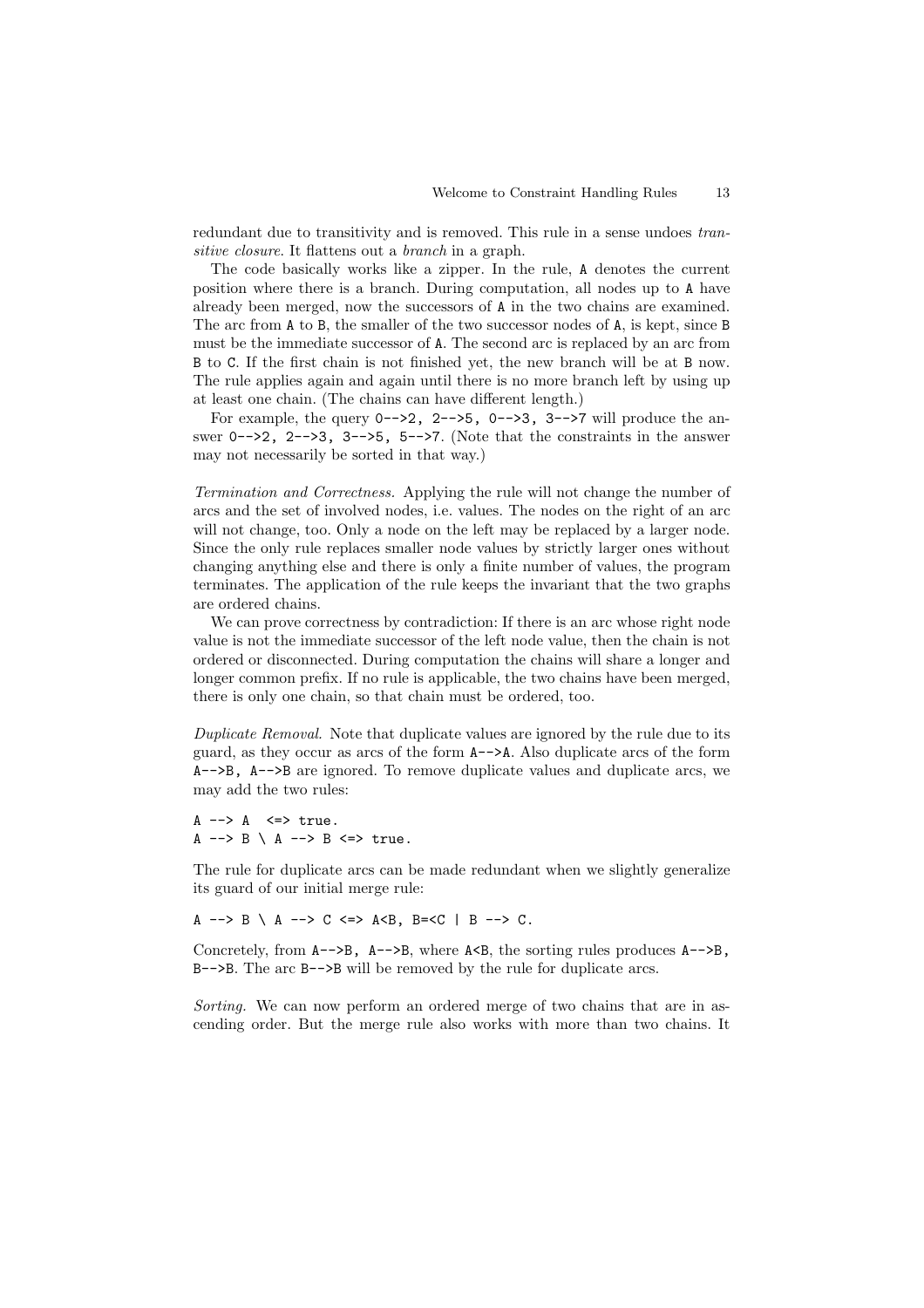will actually merge them simultaneously. Based on this observation, we can implement a merge sort algorithm. If we want to sort  $n$  values, we take  $n$  one length chains starting with the same smallest (dummy) value (in the example it is 0). Applied repeatedly to a left node, the merge rule will find its immediate successor. As before, the answer is a single, ordered chain of arcs.

In its generality, the code turns a certain type of ordered tree into an ordered chain. Actually, any graph of ordered arcs where all nodes can be reached from a single root node can be sorted. There are no duplicate nodes on the right of an arc, i.e., no right branches. The branches are on the left nodes of an arc, and they are removed by our sorting rule.

Our one-rule sorting program has quadratic complexity when the complier optimisation of *indexing* is used, an optimal lin-log complexity version is also possible with just one additional rule.

## **6 Conclusions**

We have introduced CHR by presenting some small programs written in different programming styles. We also discussed the properties of these programs.

## <span id="page-13-7"></span>**References**

<span id="page-13-9"></span><span id="page-13-8"></span><span id="page-13-6"></span><span id="page-13-5"></span><span id="page-13-4"></span><span id="page-13-3"></span><span id="page-13-2"></span><span id="page-13-1"></span><span id="page-13-0"></span>

| [Abd97]    | Abdennadher, S.: Operational Semantics and Confluence of Constraint      |
|------------|--------------------------------------------------------------------------|
|            | Propagation Rules. In: Smolka, G. (ed.) CP 1997. LNCS, vol. 1330.        |
|            | Springer, Heidelberg (1997)                                              |
| [AEE05]    | Abdennadher, S., Frühwirth, T., Holzbaur, C. (eds.): Special Issue on    |
|            | Constraint Handling Rules. Journal of Theory and Practice of Logic Pro-  |
|            | gramming (TPLP) (to appear, 2005)                                        |
| [AFM99]    | Abdennadher, S., Frühwirth, T., Meuss, H.: Confluence and Semantics      |
|            | of Constraint Simplification Rules. Constraints $4(2)$ , 133–165 (1999)  |
| [BCM88]    | Banâtre, J.-P., Coutant, A., Le Metayer, D.: A Parallel Machine for      |
|            | Multiset Transformation and its Programming Style. Future Generation     |
|            | Computer Systems 4(2), 133–144 (1988)                                    |
| [BFKM85]   | Brownston, L., Farrell, R., Kant, E., Martin, N.: Programming Ex-        |
|            | pert Systems in OPS5: An Introduction to Rule-based Programming.         |
|            | Addison-Wesley, Boston (1985)                                            |
| [BN98]     | Baader, F., Nipkow, T.: Term Rewriting and All That. Cambridge Univ.     |
|            | Press, Cambridge (1998)                                                  |
| [DSdlBH04] | Duck, G.J., Stuckey, P.J., de la Banda, M.G., Holzbaur, C.: The Refined  |
|            | Operational Semantics of Constraint Handling Rules. In: Demoen, B.,      |
|            | Lifschitz, V. (eds.) Proceedings of the 20th International Conference on |
|            | Logic Programming (2004)                                                 |
| [FA03]     | Frühwirth, T., Abdennadher, S.: Essentials of Constraint Programming.    |
|            | Springer, Heidelberg (2003)                                              |
| [Frü98]    | Frühwirth, T.: Theory and Practice of Constraint Handling Rules, Spe-    |
|            | cial Issue on Constraint Logic programming. Journal of Logic Program-    |
|            | ming $37(1-3)$ , $95-138(1998)$                                          |